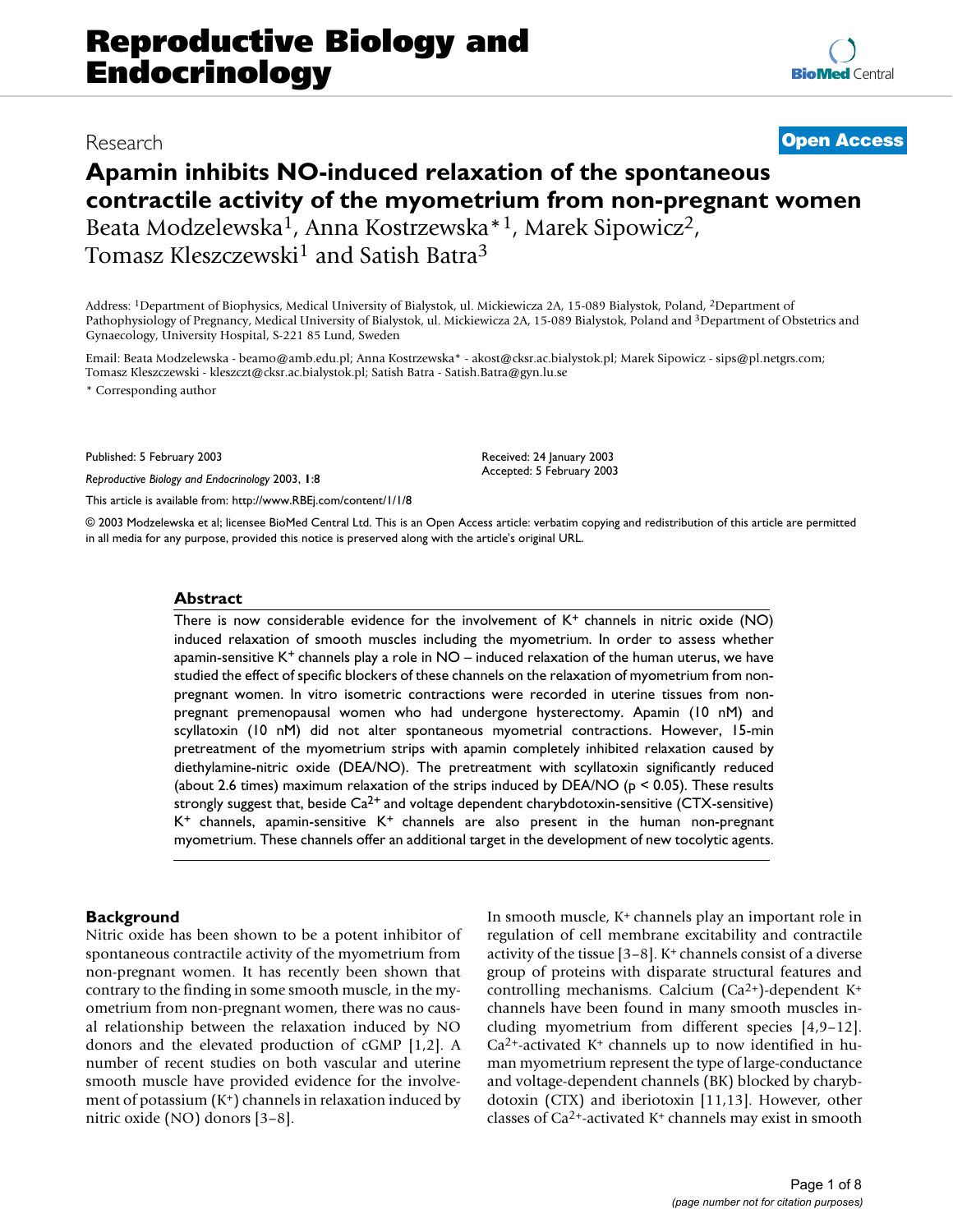muscle cells including  $K^+$  channels with intermediate (IK) and small unitary conductance (SK) [\[14](#page-6-5)[,15](#page-6-6)].

Ca2+-activated K+ channels with small conductance found in different visceral smooth muscles [4,16,17] have so far not been identified in human myometrium. These channels, so called apamin-sensitive K+ channels are specifically blocked by a bee venom toxin, apamin [\[18](#page-7-0),19] and scyllatoxin (leiurotoxin I), a toxin from the venom of the scorpion Leiurus quinquestriatus Hebraeus [[20](#page-7-1),21]. Calcium-dependent apamin-sensitive SK channels and CTXsensitive BK channels can apparently co-exist in the same cell [\[18](#page-7-0),[22](#page-7-2)]. Recently, it has been demonstrated that the intermediate conductance K<sup>+</sup> channels, sensitive to both apamin and charybdotoxin exist in mouse intestinal smooth muscles and rat renal arterioles [[14,](#page-6-5)[15\]](#page-6-6).

Although, inhibition of smooth muscle contraction by K+ channels openers is a well-recognized mechanism, information on the expression and characteristics of various channels is needed to develop tissue and channel type specific K+ channel openers. In order to assess whether apamin-sensitive K+ channels play any role in NO induced relaxation, we have in this study examined the effect of specific blockers of these channels on the relaxation of myometrium from non-pregnant women.

## **Methods**

Human uterine tissues were collected from 14 non-pregnant premenopausal women (age, 41–50 years; median, 46 years) who had undergone hysterectomy because of either dysfunctional bleeding, benign uterine tumors or cervical malignancy. All women were recruited from patients of the Department of Gynecology, Medical Academy of Bialystok, Poland. The women were informed about the nature and procedure of the study and gave their written consent. The local ethics committee approved the study. Myometrial samples were excised transversally from the fundus of uterus, placed in an ice-cold physiological salt solution and immediately transferred to the laboratory where processed as previously described [23]. Briefly, 4–8 strips, 6–7 mm in length and  $2 \times 2$  mm of cross section area were obtained under a dissecting microscope. The strips were then mounted in an organ bath containing 20 ml of physiological salt solution (PSS) at 37°C, pH 7.4 and bubbled with carbogen (95%  $O_2$  + 5%  $CO_2$ ). Strips were left for the equilibration period of 1–2 hours. During that period the passive tension was adjusted to 3 mN.

Activity of myometrium was recorded under isometric conditions by means of force transducers with digital output. The spontaneous contractile activity was treated as a control. After the recording of spontaneous activity the response of myometrium to nitric oxide and K+ channel blockers was recorded. Quantification of the responses

was done by calculation of area under the curve (AUC), amplitude and frequency of contractions. The area was measured from the basal tension over a 10-min period after each stimulus. The effects were evaluated by comparing experimental responses with the controls (set as 100%).

Diethylamine-nitric oxide (DEA/NO), which has been shown previously to inhibit spontaneous activity in hu-man [[2](#page-6-0),24] or rat [12] myometrium, in a concentrationdependent manner, was used as NO donor. Three or four strips from the same uterus were studied in parallel. One of them was always treated as a control and regularly washed with PSS. DEA/NO was given cumulatively directly into the organ bath in log increments within the concentrations range 10 nM to 100 µM. The effect of DEA/NO was observed in the absence and after 15 minutes preincubation with 100 nM CTX, 10 nM apamin or 10 nM scyllatoxin. The contact time for each concentration was 10 min. Only one concentration-response curve was obtained for each strip.

## *Chemicals*

DEA/NO, a generous gift of dr Larry K. Keefer from Laboratory of Comparative Carcinogenesis, National Cancer Institute, Frederick, Maryland, USA, was dissolved in a 10 mM NaOH, and kept cold until dilution with cold pH 7.4 buffer immediately before addition to a bathing medium [25]. The concentration of NaOH in the organ bath never exceeded 0.001% v/v and had no influence on the experimental responses. Apamin and scyllatoxin, purchased from Sigma Chemical Company, were dissolved in distilled water. All substances were added directly to the organ bath containing physiological salt solution composed of (mM): NaCl 136.9; KCl 2.68; MgCl<sub>2</sub> 1.05; NaH<sub>2</sub>PO<sub>4</sub> 1.33; CaCl<sub>2</sub> 1.80; NaHCO<sub>3</sub> 25.0; glucose 5.55.

## *Statistical analysis*

All data were analyzed statistically with PRISM 3.0 (GraphPad Software Inc., San Diego, Calif.). The data were analyzed with ANOVA, Friedman test or Wilcoxon matched pairs signed rank test, where appropriate. The statistical significance was considered when probability value was  $P < 0.05$ .

Throughout the paper the results are expressed as mean  $\pm$ S.E.M. and n denotes the number of tissues obtained from different patients. In the case when the same protocol was run on two strips from the same uterus, the data were averaged.

# **Results**

All experiments were performed on myometrial strips exhibiting regular, spontaneous contractile activity after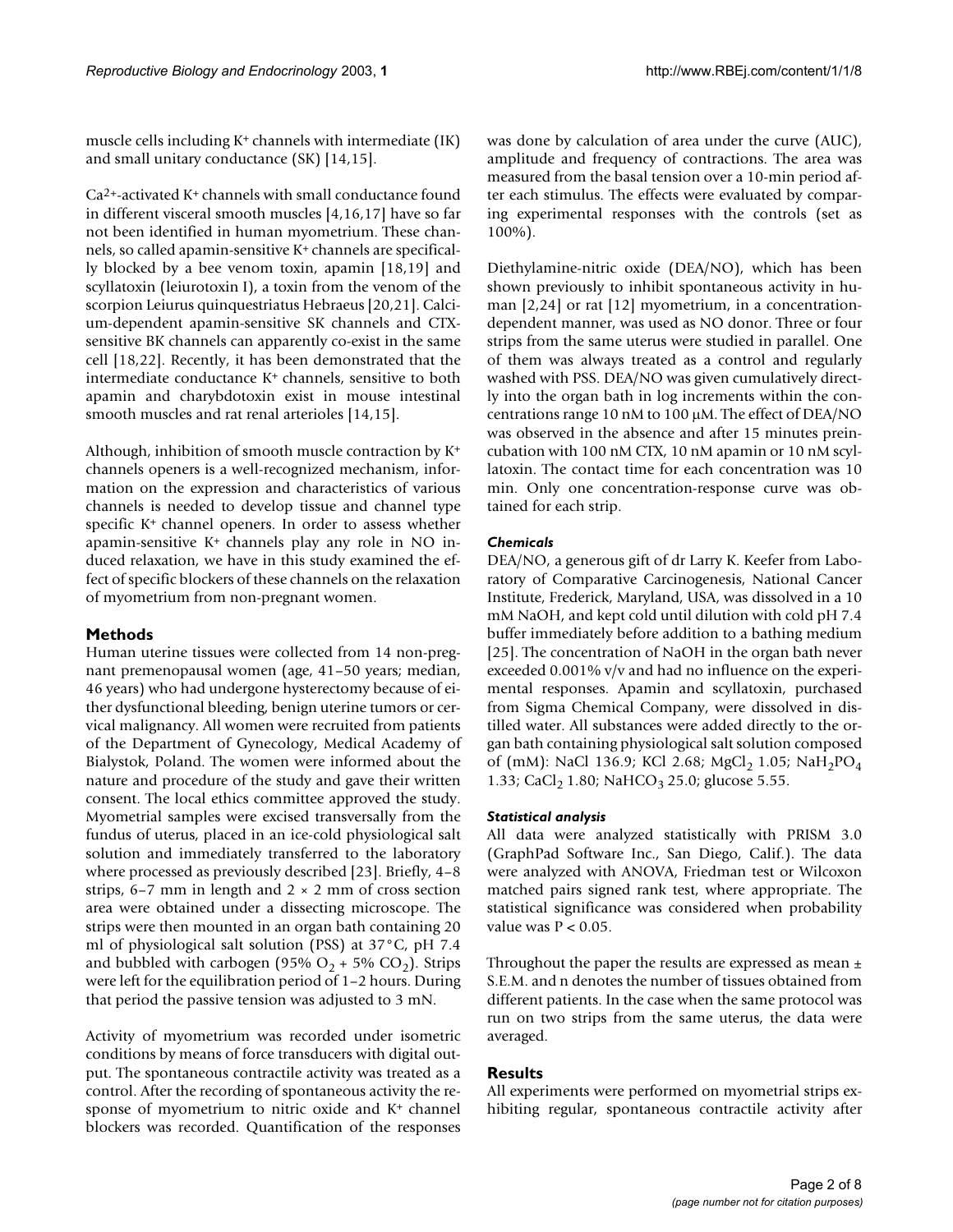

#### **Figure 1**

Original recordings showing typical effects of DEA/NO on spontaneous contractile activity of the myometrium from non-pregnant women: (A) spontaneous activity and the response to depolarization caused by the solution containing high concentration of K+ (80 mM); (B) the effect of a cumulative administration of DEA/NO; (C) the effect of DEA/NO on tissue pretreated with 10 nM apamin; (D) the effect of DEA/NO on tissue pretreated with 10 nM scyllatoxin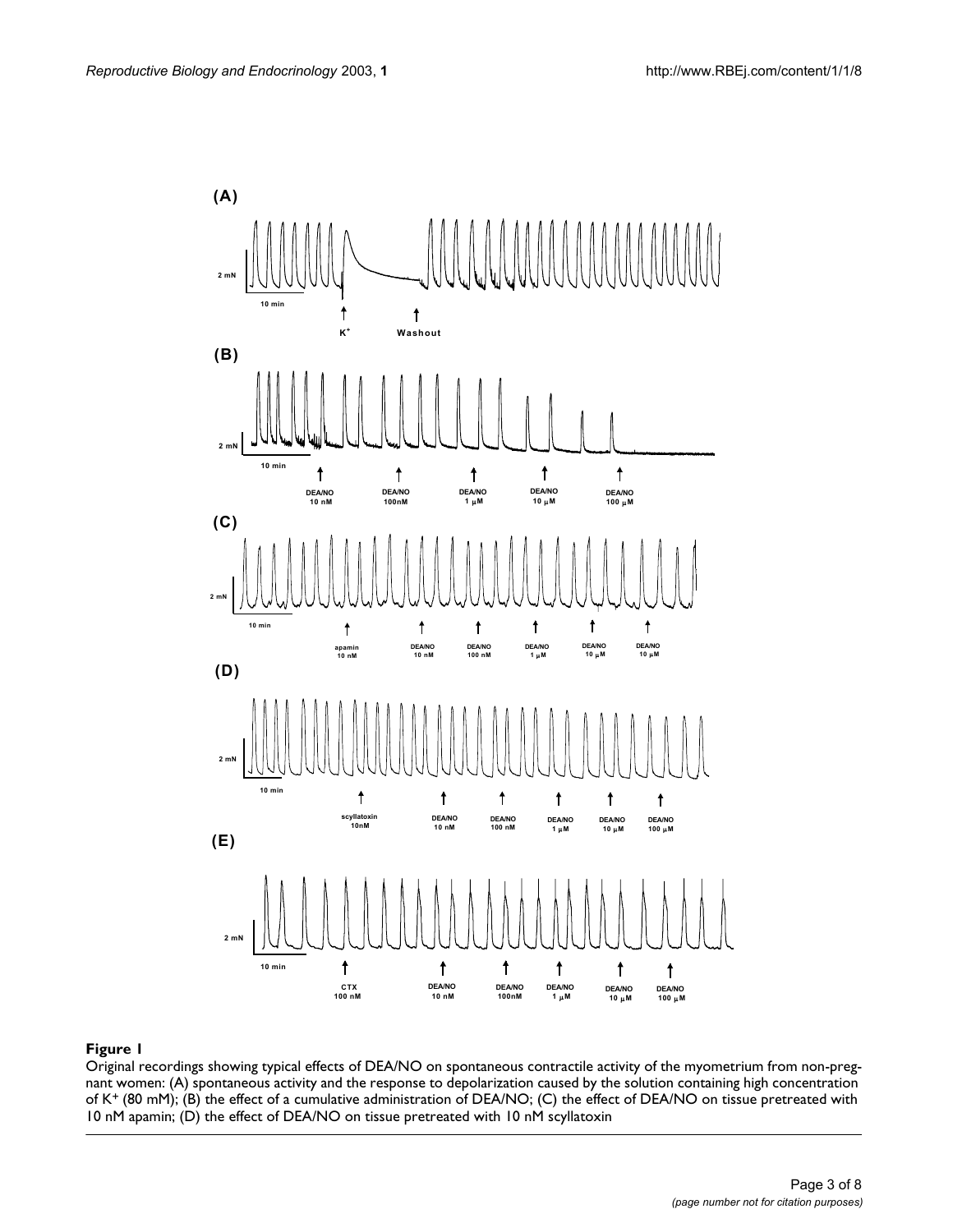

#### **Figure 2**

Concentration – response relationships of DEA/NO-induced relaxation before and after pretreatment with blockers of  $Ca^{2+}$ sensitive K<sup>+</sup> channels: (A) DEA/NO alone (n = 10), DEA/NO after preincubation with 10 nM scyllatoxin (n = 5), or 10 nM apamin (n = 10); (B) DEA/NO in the absence and presence of 100 nM CTX (n = 10). Each point represents the mean  $\pm$  SEM and \* indicates effects significantly different from those observed in absence of the blockers (ANOVA). The spontaneous contractile activity was treated as a control.

equilibration (Fig. 1A). The mean frequency of contractions was  $3.95 \pm 0.3$  per 10 min and its mean amplitude was  $6.06 \pm 0.46$  mN (n = 24).

Cumulative administration of DEA/NO (10 nM – 100 µM) caused an inhibition of the spontaneous activity in a concentration – dependent manner (Fig. 2). The mean AUC calculated for the highest concentration of DEA/NO was  $(51.95 \pm 4.68)\%$  of control. The effect was seen as a decrease of amplitude of contractions and a gradual reduction of its frequency (Fig. 1B). Both effects were statistically significant (Friedman test). Removing of DEA/NO from the bathing medium by washing with the PSS (two times in 15 min interval) caused gradual return of the contractile activity (Fig. [3](#page-4-0)). Charybdotoxin (100 nM), a blocker of Ca2+-sensitive potassium channels with large conductance caused no change of amplitude, and frequency of the spontaneous contractions (Wilcoxon matched pairs rank test) (Fig. [4\)](#page-5-0). However, 15 min pretreatment of the strips with 100 nM CTX completely inhibited the DEA/NO induced decrease of AUC and amplitude of contractions  $(n = 10)$  (Fig. 2B and [5\)](#page-5-1). In the presence of CTX, a small but nevertheless statistically significant decrease of the frequency was observed for the highest concentration of DEA/NO (100 µM).

In experiments performed on tissues taken from 10 women, we studied the effect of apamin, a blocker of Ca2+-dependent K+ channels with small conductance on DEA/NO – induced relaxation of the myometrium. Apamin at a concentration of 10 nM did not alter spontaneous myometrial contractions. In presence of apamin, the mean values of amplitude and frequency of contractions did not differ significantly from those observed before the blocker administration (Wilcoxon matched pairs rank test) (Fig. [4](#page-5-0)). However, pretreatment of myometrium strips with 10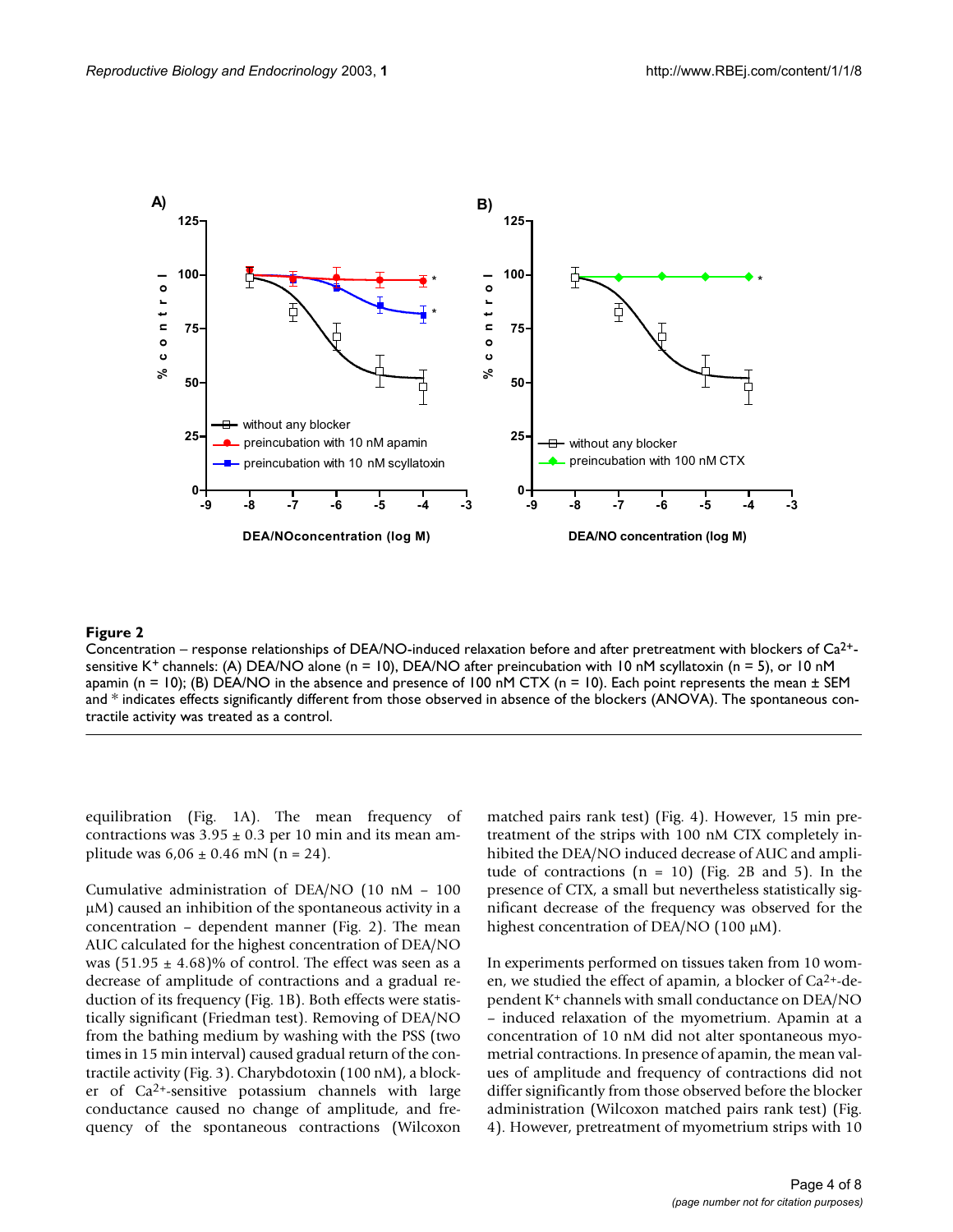<span id="page-4-0"></span>

# **Figure 3** i

Original recording showing effects of DEA/NO on spontaneous contractions of the myometrium from non-pregnant women followed by reappearing of the contractile activity after wash-out with the PSS solution.

nM apamin for 15 minutes resulted in complete inhibition of relaxation caused by a cumulative administration of DEA/NO. In the presence of apamin, the mean AUC value at the highest DEA/NO concentration in the bath medium was  $(97.13 \pm 2.73)\%$ . This value did not differ significantly from that calculated for the spontaneous contractions ( $p > 0.05$ ) (Fig. 1C, 2A and [5](#page-5-1)).

To test this effect we used scyllatoxin, a polypeptide isolated from scorpion venom, that blocks the apamin-sensitive K+ channels in other tissues [\[20](#page-7-1),21]. In a separate group of five experiments, scyllatoxin (10 nM), like apamin, did not alter spontaneous myometrial activity (Fig. [4](#page-5-0)). However, pretreatment of tissue with 10 nM scyllatoxin considerably reduced the DEA/NO-induced relaxation of the strips (Fig. 2A and [5\)](#page-5-1). In the presence of 10 nM scyllatoxin, the mean AUC value at 100 µDEA/NO in the bath medium was  $(81.63 \pm 2.54)\%$ . Thus, in presence of 10 nM scyllatoxin, the maximum of DEA/NO-induced relaxation of the myometrium strips was about 2.6 times smaller than that recorded in the absence of the blocker. The difference was statistically significant ( $P < 0.05$ ). However, the reduction of the DEA/NO-induced relaxing effect by scyllatoxin was, lower than that observed after pretreatment with apamin After pretreatment with 10 nM scyllatoxin the AUC value calculated for 100 µM DEA/NO  $(81.63 \pm 2.54\%)$  significantly differed from that calculated in presence of 10 nM apamin  $(97.13 \pm 2.73\%)$ .

#### **Discussion and conclusions**

The present data show that DEA/NO causes concentration-dependent decrease of AUC, amplitude and frequency of the myometrium from non-pregnant women. The blockers of both SK and BK channels reduce the DEA/NOinduced inhibition of spontaneous activity of the myometrium.

Relaxation of many smooth muscles by NO donors involves activation of K+ current resulting in hyperpolarisation of cell membrane.  $K^+$  channels may be activated by pathways involving direct action by NO and/or cGMPmediated mechanisms [26,[27\]](#page-7-3). In majority of smooth muscles, the relaxing effect of NO is related to opening of large-conductance  $Ca^{2+}$  and voltage dependent  $K^+$  channels blocked by charybdotoxin and iberiotoxin (BK). Present data show that, in the myometrium from nonpregnant women, the relaxation of spontaneous contractions induced by DEA/NO is inhibited by charybdotoxin. The same effect has been observed before [1]. Thorough analysis revealed, however, that although CTX completely inhibited the DEA/NO-induced decrease of amplitude it was less efficient in preventing the lowering of frequency. Using contraction as the only indicator of the DEA/NO influence on the myometrium activity, we can only speculate about a mechanism of the observed effect. The concentration of CTX used in the experiments inhibits about 80% of potassium current through BK channels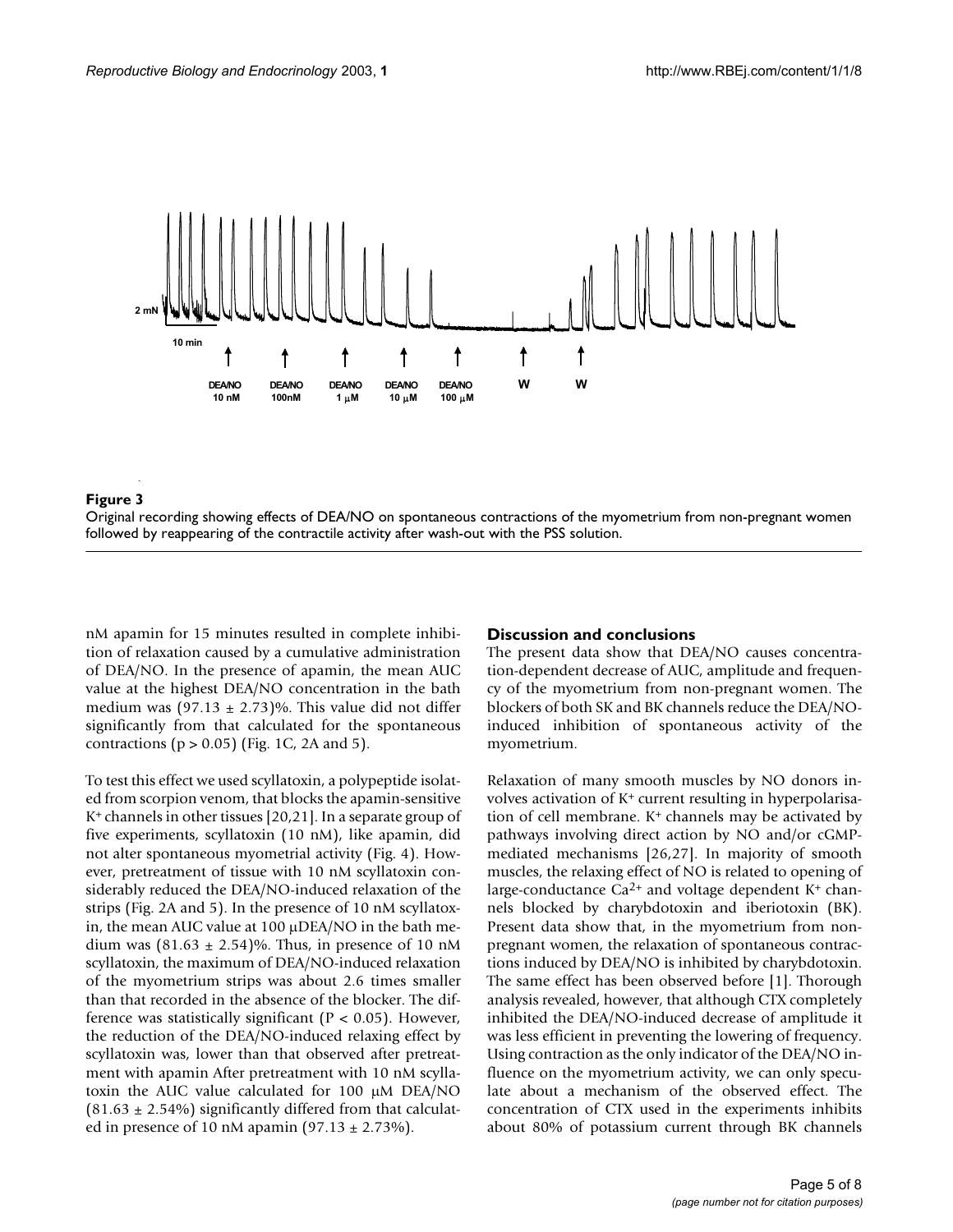<span id="page-5-0"></span>

### **Figure 4** Effects of Ca<sup>2+</sup>-sensitive K<sup>+</sup> channel blockers on amplitude and frequency of spontaneous contractions. Each bar represents the mean ± SEM of 10 (apamin), 5 (scyllatoxin), and 10 (CTX) experiments.

<span id="page-5-1"></span>

## **Figure 5**

DEA/NO-induced changes of amplitude and frequency of contractions observed in the absence and after incubation with  $Ca^{2+}$ sensitive K<sup>+</sup> channel blockers. Each bar represents the mean  $\pm$  SEM of 10 (apamin), 5 (scyllatoxin), and 10 (CTX) experiments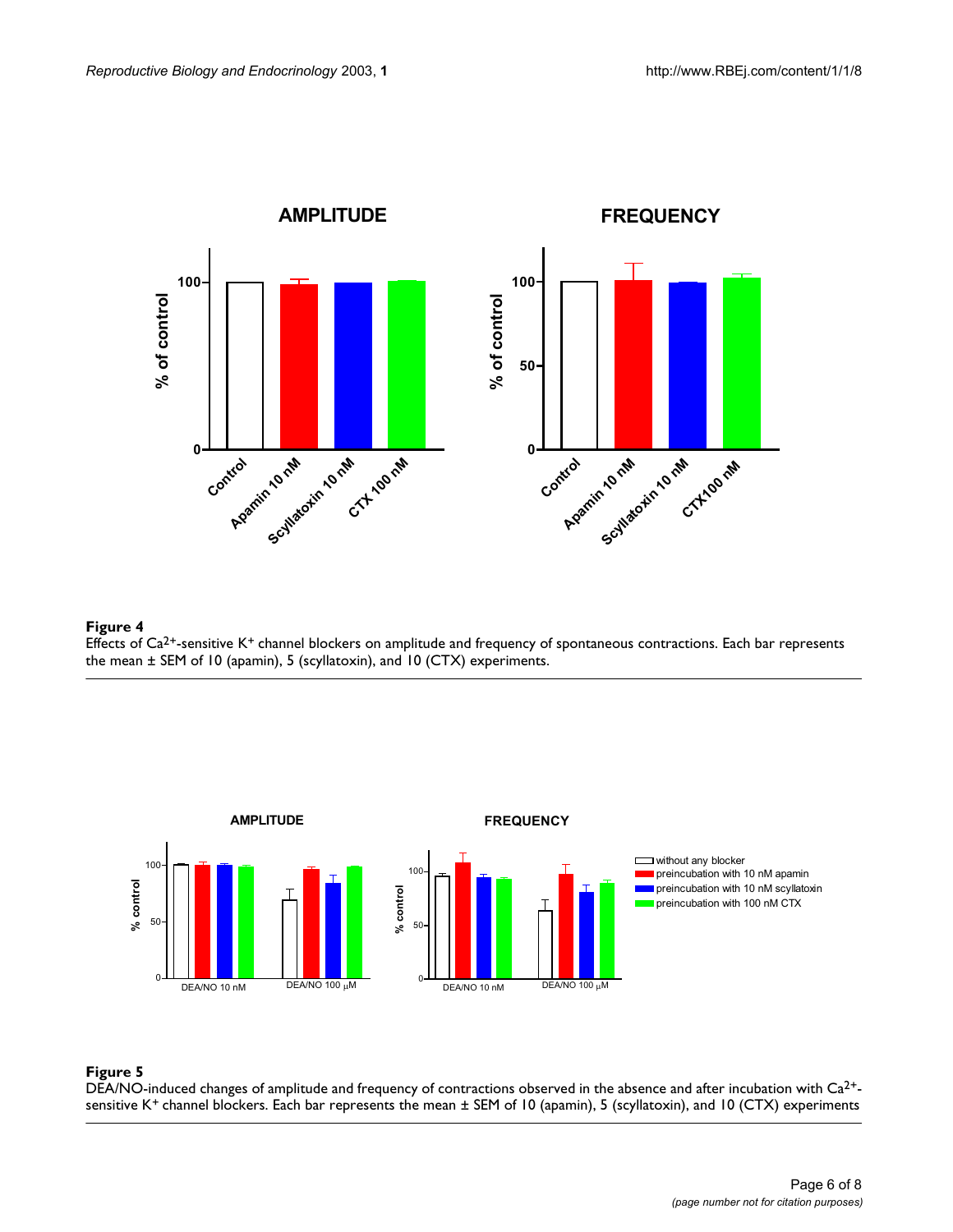[32]. That means that a fraction of this channels could remain unblocked, accessible to NO donated by DEA/NO. The fact that only the frequency of contractions is sensitive to activation of this fraction may indicate that, in presence of 100 nM CTX, other types of K+ channels play predominant role in controlling the amplitude of contractions. It also implies that NO donated by DEA/NO inhibits the spontaneous contractile activity reducing excitability of the myometrium cells by taking their membrane potential away from the threshold for action potential generation. Our data indicate that also apamin and scyllatoxin, blockers of small conductance K+ channels can counteract DEA/ NO-induced relaxation. Apamin is a blocker of Ca<sup>2+</sup> sen-sitive K<sup>+</sup> channels with small conductance [\[28](#page-7-4)]. In different smooth muscles the maximum effective concentrations of apamin are within the range 1 nM to 1 µM [[14](#page-6-5),29[,30](#page-7-5)]. The lack of NO-induced inhibition of contractile activity that we observed in the presence of 10 nM apamin suggests the existence of apamin-sensitive K+ channels in cell membrane of the myometrium from nonpregnant women. On the other hand, in some smooth muscle preparations from animals intermediate conductance K+ channels exist that are sensitive to both CTX and apamin [[14,](#page-6-5)[15](#page-6-6)]. The similar effects of CTX and apamin on the relaxation caused by DEA/NO suggest that the same channel may be a target for both blockers. Such a conclusion, however, is inconsistent with data obtained in presence of scyllatoxin, a blocker of Ca2+-activated K+ channels with small conductance [21] that has no effect on intermediate or large conductance, Ca2+-activated K+ channels [31]. The decrease of NO-induced inhibition in presence of scyllatoxin shown here supports the suggestion that Ca2+-activated K+ channels with small conductance exist in the myometrium from non-pregnant women. The difference between effects of equimolar concentrations of apamin and scyllatoxin is in agreement with the fact that the scyllatoxin affinity to the SK channels is 10 – 20 lower than that of apamin [[30,](#page-7-5)32].

Our findings, however, are not in agreement with the data reported by others. Perez et al. [11] using cell membranes from myometrium from non-pregnant women that were incorporated into lipid bilayer have founded no apaminsensitive K+ currents in this preparation. The lack of sensitivity to apamin was also observed in a beta-subunit of maxi KCa channel from human myometrium expressed in Xenopus laevis oocytes [33]. The discrepancy between our findings and the electrophysiological observations [11,33] may be explained by assuming that exposure to NO or metabolic activation is required to activate the apamin-sensitive K+ channels. It has been observed that the transfer of ionic channels to the artificial environment resulted in an inactivation of these channels [\[34](#page-7-6),35].

The data of the present study strongly suggest that, the apamin-sensitive  $K^+$  channels exist in the myometrium from non-pregnant women. On the basis of our data we cannot, however, preclude that in myometrium from non-pregnant women exist channels sensitive to both CTX and apamin similar to those reported in some smooth muscles [\[14](#page-6-5),[15\]](#page-6-6). Further studies are necessary to verify this hypothesis.

We have previously shown that  $\mathrm{K^{+}_{ATP}}$  channel openers are potent inhibitors of contractile responses of the myometrium of non-pregnant women induced by vasopressin, an agent implicated in the pathophysiology of dysmenorrhoea [6]. Specific openers of apamin sensitive K+ channels, if developed, should have strong potential in the treatment of dysmenorrhoea.

#### **References**

- 1. Bradley KK, Buxton IL, Barber JE, McGaw T and Bradley ME **[Nitric](http://www.ncbi.nlm.nih.gov/entrez/query.fcgi?cmd=Retrieve&db=PubMed&dopt=Abstract&list_uids=9843729) [oxide relaxes human myometrium by a cGMP-independent](http://www.ncbi.nlm.nih.gov/entrez/query.fcgi?cmd=Retrieve&db=PubMed&dopt=Abstract&list_uids=9843729) [mechanism.](http://www.ncbi.nlm.nih.gov/entrez/query.fcgi?cmd=Retrieve&db=PubMed&dopt=Abstract&list_uids=9843729)** *Am J Physiol* 1998, **275:**C1668-C1673
- <span id="page-6-0"></span>2. Modzelewska B, Sipowicz M, Saavedra JE, Keefer LK and Kostrzewska A **Involvement of K+ [ATP channels in nitric oxide-induced in](http://www.ncbi.nlm.nih.gov/entrez/query.fcgi?cmd=Retrieve&db=PubMed&dopt=Abstract&list_uids=10.1006/bbrc.1998.9844)[hibition of spontaneous contractile activity of the nonpreg](http://www.ncbi.nlm.nih.gov/entrez/query.fcgi?cmd=Retrieve&db=PubMed&dopt=Abstract&list_uids=10.1006/bbrc.1998.9844)[nant human myometrium.](http://www.ncbi.nlm.nih.gov/entrez/query.fcgi?cmd=Retrieve&db=PubMed&dopt=Abstract&list_uids=10.1006/bbrc.1998.9844)** *Biochem Biophys Res Commun* 1998, **253:**653-657
- <span id="page-6-1"></span>3. Anwer K, Oberti C, Perez G, Perez Reyes N, McDougall J, Monga M, Sanborn B, Stefani E and Toro L **Calcium-activated K+ [channels](http://www.ncbi.nlm.nih.gov/entrez/query.fcgi?cmd=Retrieve&db=PubMed&dopt=Abstract&list_uids=8238323) [as modulators of human myometrial contractile activity.](http://www.ncbi.nlm.nih.gov/entrez/query.fcgi?cmd=Retrieve&db=PubMed&dopt=Abstract&list_uids=8238323)** *Am J Physiol* 1993, **265:**C976-C985
- 4. Brayden JE **[Potassium channels in vascular smooth muscle.](http://www.ncbi.nlm.nih.gov/entrez/query.fcgi?cmd=Retrieve&db=PubMed&dopt=Abstract&list_uids=8977162)** *Clin Exp Pharmacol Physiol* 1996, **23:**1069-1076
- 5. Hollingsworth M, Amedee T, Edwards D, Mironneau J and Savineau JP **[The relaxant action of BRL 34915 in rat uterus.](http://www.ncbi.nlm.nih.gov/entrez/query.fcgi?cmd=Retrieve&db=PubMed&dopt=Abstract&list_uids=2444298)** *Br J Pharmacol* 1987, **91:**803-813
- 6. Kostrzewska A, Laudañski T and Batra S **[Inhibition of contractile](http://www.ncbi.nlm.nih.gov/entrez/query.fcgi?cmd=Retrieve&db=PubMed&dopt=Abstract&list_uids=9003087) [responses of human myometrium and intramyometrial ar](http://www.ncbi.nlm.nih.gov/entrez/query.fcgi?cmd=Retrieve&db=PubMed&dopt=Abstract&list_uids=9003087)[teries by potassium channel openers.](http://www.ncbi.nlm.nih.gov/entrez/query.fcgi?cmd=Retrieve&db=PubMed&dopt=Abstract&list_uids=9003087)** *Acta Obstet Gynecol Scand* 1996, **75:**886-891
- 7. Lindeman KS, Fernandes LB, Croxton TL and Hirshman CA **[Role of](http://www.ncbi.nlm.nih.gov/entrez/query.fcgi?cmd=Retrieve&db=PubMed&dopt=Abstract&list_uids=8166293) [Potassium Channels in Hypoxic Relaxation of Porcine Bron](http://www.ncbi.nlm.nih.gov/entrez/query.fcgi?cmd=Retrieve&db=PubMed&dopt=Abstract&list_uids=8166293)[chi in Vitro.](http://www.ncbi.nlm.nih.gov/entrez/query.fcgi?cmd=Retrieve&db=PubMed&dopt=Abstract&list_uids=8166293)** *Am J Physiol* 1994, **266:**L232-L237
- <span id="page-6-2"></span>8. Loutzenhiser RD and Parker MJ **Hypoxia Inhibits Myogenic Reactivity of Renal Afferent Arterioles by Activating ATP-Sensitive K+ [Channels.](http://www.ncbi.nlm.nih.gov/entrez/query.fcgi?cmd=Retrieve&db=PubMed&dopt=Abstract&list_uids=8156633)** *Circ Res* 1994, **74:**861-869
- <span id="page-6-3"></span>9. Kirber MT, Ordway RW, Clapp LH, Walsh JV Jr and Singer JJ Both **membrane stretch and fatty acids directly activate large conductance Ca2+[-activated K channels in vascular smooth](http://www.ncbi.nlm.nih.gov/entrez/query.fcgi?cmd=Retrieve&db=PubMed&dopt=Abstract&list_uids=10.1016/0014-5793(92)80319-C) [muscle cells.](http://www.ncbi.nlm.nih.gov/entrez/query.fcgi?cmd=Retrieve&db=PubMed&dopt=Abstract&list_uids=10.1016/0014-5793(92)80319-C)** *FEBS Lett* 1992, **297:**24-28
- 10. Kotlikoff MI and Kamm KE **[Molecular mechanisms of beta](http://www.ncbi.nlm.nih.gov/entrez/query.fcgi?cmd=Retrieve&db=PubMed&dopt=Abstract&list_uids=10.1146/annurev.physiol.58.1.115)[adrenergic relaxation of airway smooth muscle.](http://www.ncbi.nlm.nih.gov/entrez/query.fcgi?cmd=Retrieve&db=PubMed&dopt=Abstract&list_uids=10.1146/annurev.physiol.58.1.115)** *Annu Rev Physiol* 1996, **58:**115-141
- 11. Perez G, Toro L, Erlukar S and Stefani E **[Characterization of large](http://www.ncbi.nlm.nih.gov/entrez/query.fcgi?cmd=Retrieve&db=PubMed&dopt=Abstract&list_uids=7679886)[conductance, calcium-activated potassium channels from](http://www.ncbi.nlm.nih.gov/entrez/query.fcgi?cmd=Retrieve&db=PubMed&dopt=Abstract&list_uids=7679886) [human myometrium.](http://www.ncbi.nlm.nih.gov/entrez/query.fcgi?cmd=Retrieve&db=PubMed&dopt=Abstract&list_uids=7679886)** *Am J Obstet Gynecol* 1993, **168:**652-660
- 12. Okawa T, Vedernikov Y, Saade G, Longo M, Olson G, Chwalisz K and Garfield R **[Roles of potassium channels and nitric oxide in](http://www.ncbi.nlm.nih.gov/entrez/query.fcgi?cmd=Retrieve&db=PubMed&dopt=Abstract&list_uids=10486479) [modulation of uterine contractions in rat pregnancy.](http://www.ncbi.nlm.nih.gov/entrez/query.fcgi?cmd=Retrieve&db=PubMed&dopt=Abstract&list_uids=10486479)** *Am J Obstet Gynecol* 1999, **181:**649-655
- <span id="page-6-4"></span>13. Khan R, Smith S, Morrison J and Ashford M **Ca2+ dependence and pharmacology of large-conductance K+ [channels in nonlabor](http://www.ncbi.nlm.nih.gov/entrez/query.fcgi?cmd=Retrieve&db=PubMed&dopt=Abstract&list_uids=9374660) [and labor human uterine myocytes.](http://www.ncbi.nlm.nih.gov/entrez/query.fcgi?cmd=Retrieve&db=PubMed&dopt=Abstract&list_uids=9374660)** *Am J Physiol* 1997, **273:**C1721-C1731
- <span id="page-6-5"></span>14. Gebremedhin D, Kaldunski M, Jacobs ER, Harder DR and Roman RJ **Coexistence of two types of Ca2+-activated K+ [channels in](http://www.ncbi.nlm.nih.gov/entrez/query.fcgi?cmd=Retrieve&db=PubMed&dopt=Abstract&list_uids=8769824) [rat renal arterioles.](http://www.ncbi.nlm.nih.gov/entrez/query.fcgi?cmd=Retrieve&db=PubMed&dopt=Abstract&list_uids=8769824)** *Am J Physiol* 1996, **270:**F69-F81
- <span id="page-6-6"></span>15. Vogalis F, Zhang Y and Goyal RK **An intermediate conductance K+ [channel in the cell membrane of mouse intestinal smooth](http://www.ncbi.nlm.nih.gov/entrez/query.fcgi?cmd=Retrieve&db=PubMed&dopt=Abstract&list_uids=10.1016/S0005-2736(98)00029-7) [muscle.](http://www.ncbi.nlm.nih.gov/entrez/query.fcgi?cmd=Retrieve&db=PubMed&dopt=Abstract&list_uids=10.1016/S0005-2736(98)00029-7)** *Biochim Biophys Acta* 1998, **1371:**309-316